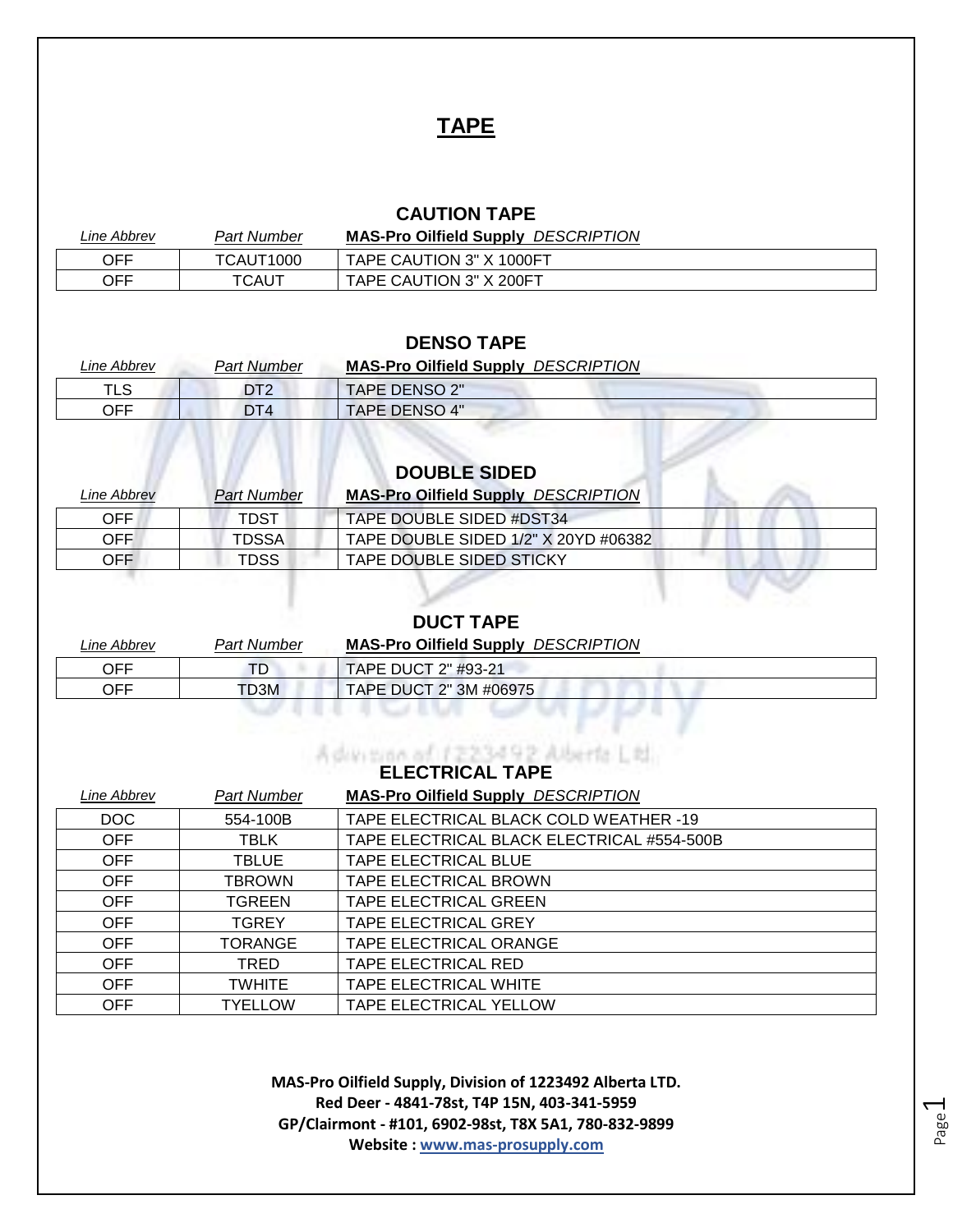#### **FLAGGING TAPE**

| Line Abbrev | <b>Part Number</b> | <b>MAS-Pro Oilfield Supply DESCRIPTION</b> |
|-------------|--------------------|--------------------------------------------|
| <b>OFF</b>  | BF6V               | TAPE FLAGGING FLUOR BLUE ARCTIC GRADE      |
| OFF         | GF <sub>6</sub> V  | TAPE FLAGGING FLUOR GREEN ARCTIC GRADE     |
| OFF.        | PF6V               | TAPE FLAGGING FLUOR PINK ARCTIC GRADE      |
| OFF         | YF6V               | TAPE FLAGGING FLUOR YELLOW ARCTIC GRADE    |
| <b>OFF</b>  | TOF                | TAPE FLAGGING ORANGE #CAN160-3000          |
| OFF.        | RR <sub>6</sub> V  | TAPE FLAGGING RED ARCTIC GRADE             |
| <b>OFF</b>  | TYF                | <b>TAPE FLAGGING YELLOW</b>                |

#### **GRIP TAPE**

| Line Abbrev | <b>Part Number</b> | <b>MAS-Pro Oilfield Supply DESCRIPTION</b> |
|-------------|--------------------|--------------------------------------------|
| OFF         | TG1X8              | TAPE GRIP 1" X 8' #RE171                   |
| OFF.        | TG <sub>2</sub>    | TAPE GRIP 2" X 15 '#RE3951                 |
| <b>OFF</b>  | TG2X5YB            | TAPE GRIP 2" X 5' YELLOW/BLACK #RE175      |
| <b>OFF</b>  | <b>TG2X60</b>      | TAPE GRIP 2" X 60' SG3102B                 |
| OFF         | TG3X60             | TAPE GRIP 3" X 60' #SG3103B                |
| OFF.        | TG4                | TAPE GRIP 4" X 60' #SG3104B                |
| <b>OFF</b>  | TG6                | <b>TAPE GRIP 6"</b>                        |

#### **HOCKEY TAPE**

1997 -

W.

| <i>Line Abbrev</i> | Part Number | <b>MAS-Pro Oilfield Supply DESCRIPTION</b> |
|--------------------|-------------|--------------------------------------------|
| OFF                | TH          | TAPE HOCKEY BLACK #964-01                  |
| MS3                | HTR.        | TAPE HOCKEY RED                            |
| OFF                | <b>THW</b>  | TAPE HOCKEY WHITE 1" X 25M #21048          |

#### and the district **MASKING TAPE**

| Line Abbrev | <b>Part Number</b> | <b>MAS-Pro Oilfield Supply DESCRIPTION</b> |
|-------------|--------------------|--------------------------------------------|
| OFF.        | TM3/4              | TAPE MASKING 3/4"                          |
| OFF.        | TM1                | TAPE MASKING 1" #MAS-1                     |
| OFF.        | TM1-1/2            | TAPE MASKING 1-1/2"                        |
| <b>OFF</b>  | TM2                | <b>TAPE MASKING 2"</b>                     |
| OFF         | тмз                | <b>TAPE MASKING 3"</b>                     |

#### **PAINTERS TAPE**

| Line Abbrev | Part Number    | <b>DESCRIPTION</b><br><b>MAS-Pro Oilfield Supply</b> |
|-------------|----------------|------------------------------------------------------|
| <b>OFF</b>  | $-26336$<br>דם | TAPE PAINTERS GREEN 1"                               |
| <b>OFF</b>  | מדםד           | TAPE PAINTERS GREEN 2"                               |

**MAS-Pro Oilfield Supply, Division of 1223492 Alberta LTD. Red Deer - 4841-78st, T4P 15N, 403-341-5959 GP/Clairmont - #101, 6902-98st, T8X 5A1, 780-832-9899 Website : www.mas-prosupply.com**

Page  $\mathrel{\sim}$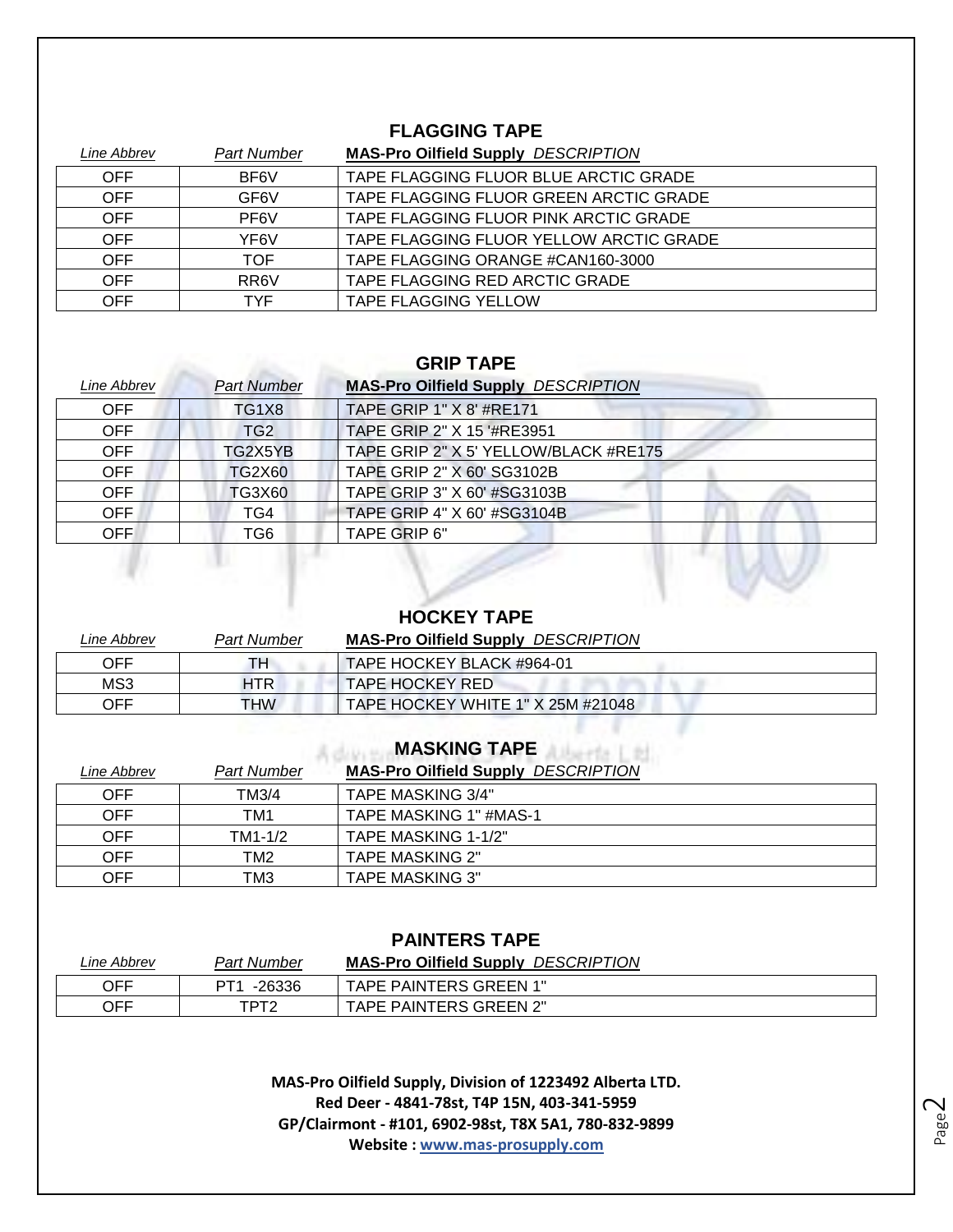#### **PETRO TAPE**

| <i>Line Abbrev</i> | <b>Part Number</b> | <b>MAS-Pro Oilfield Supply DESCRIPTION</b> |
|--------------------|--------------------|--------------------------------------------|
| JET                | 30795              | TAPE PETRO 1" X 540"                       |
| JET                | 30793              | TAPE PETRO 1/2" X 540"                     |
| JET                | 30794              | TAPE PETRO 3/4" X 540"                     |
| <b>OFF</b>         | TT3/4X500'C        | TAPE TEFLON 3/4" X 500" (CHEAPER BRAND)    |

#### **REFLECTIVE TAPE**

| Line Abbrev | <b>Part Number</b>      | <b>MAS-Pro Oilfield Supply DESCRIPTION</b> |
|-------------|-------------------------|--------------------------------------------|
| <b>OFF</b>  | RT-6X6/2X150            | TAPE REFLECTANT DAYBRIGHT #V92-5649-020150 |
| OFF.        | TR                      | TAPE REFLECTIVE #SS37P                     |
| OFF.        | TR <sub>108</sub>       | TAPE REFLECTIVE 2" X 108' YE/BL            |
| OFF.        | <b>TR<sub>150</sub></b> | TAPE REFLECTIVE 2" X 150' #98127           |

### **VISCOTAQ TAPE**

| Line Abbrev | <b>Part Number</b> | <b>MAS-Pro Oilfield Supply DESCRIPTION</b> |
|-------------|--------------------|--------------------------------------------|
| <b>OFF</b>  | SA9002             | TAPE VISCOTAQ 2" OUTER WRAP                |
| <b>OFF</b>  | SA4240ST           | TAPE VISCOTAQ 2" PIPELINE                  |

Advision of 1223492 Alberta Ltd.

**MAS-Pro Oilfield Supply, Division of 1223492 Alberta LTD. Red Deer - 4841-78st, T4P 15N, 403-341-5959 GP/Clairmont - #101, 6902-98st, T8X 5A1, 780-832-9899 Website : www.mas-prosupply.com**